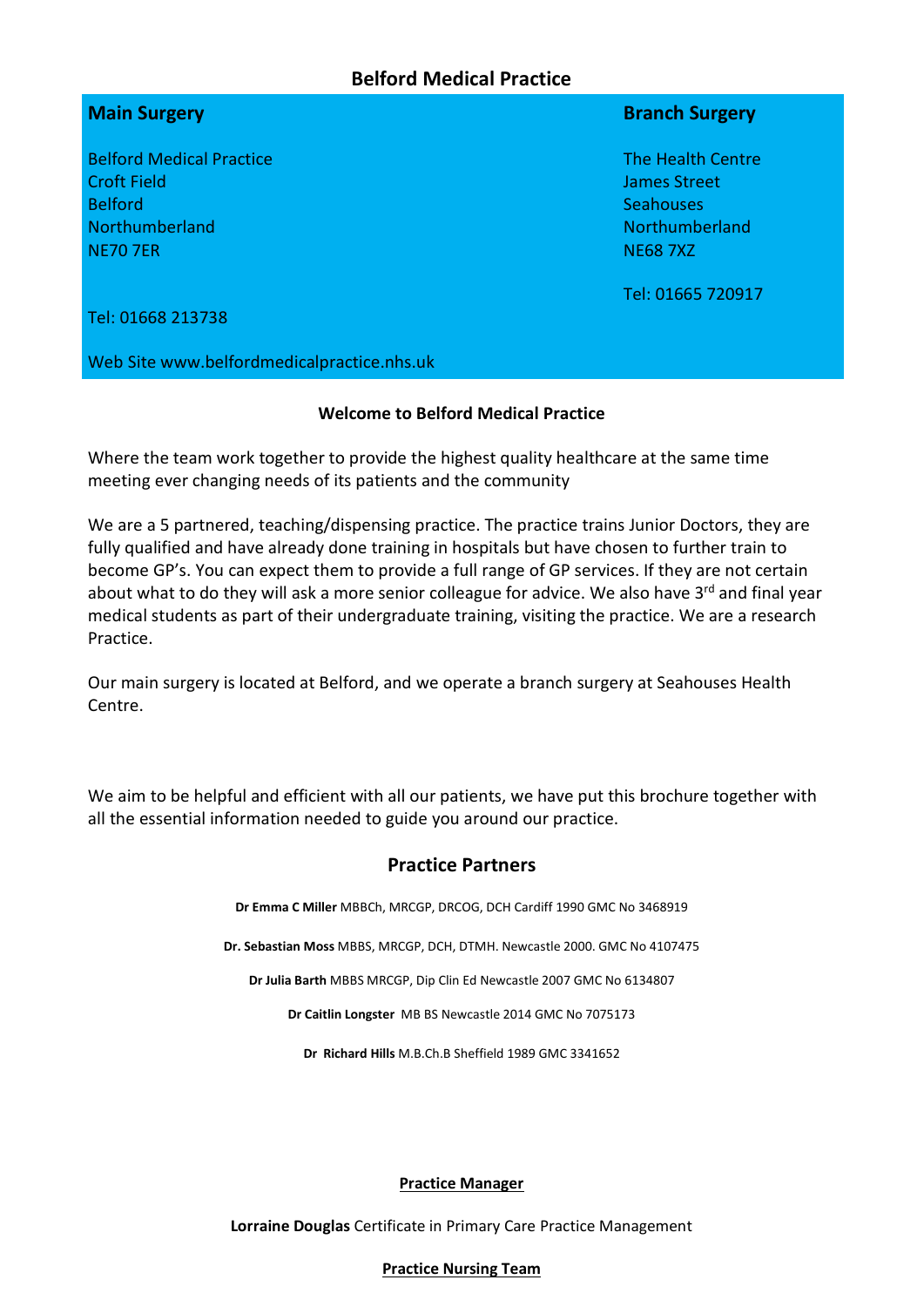- **Ailsa Hankinson** Practice Nurse RGN
- - **Shirin Ord** Practice Nurse RGN
- **Lynn Morton** Practice Nurse RGN **• Sharon Leather** Health Care Assistant
- 
- **Jennifer Robinson** Health Care Assistant

# **Administrative Staff**

The Doctors and Nurses are assisted by the following people:- Practice Manager, Office Manager, Receptionists, Secretary and Dispensers. We also have Apprentices at the Practice.

# **Community Nursing Team**

To contact the District Nurses please ring 01668213738

- Elaine Redmond Community Matron
- Catherine Birdsall Community Staff Nurse
- Paul Coulthard Community Staff Nurse
- Kirsty Sanderson Community Staff Nurse
- Linda Sisterson Community Healthcare Assistant

All of our nurses have a wide knowledge and expertise and aim to provide the highest quality of care for all of our patients. The community staffs run daily treatment sessions and our practice nurses run daily clinics at both surgeries, as well as providing services in the community.

All of the team are committed to giving: - skilled nursing assessments, treatment for chronic disease management and health promotion.

# **We provide the following clinic services:-**

- Antenatal and Postnatal care
- Health Visitor
- Asthma COPD
- Coronary Heart Disease and Blood Pressure Checks
- Cervical smears
- Diabetes
- Childhood checks and immunizations
- Family planning (coil fitting and Implanon insertion)
- Minor surgery
- Smoking cessation
- Travel Information and Injections
- Weight management

Care management i.e. the community nursing staff are available for information, help and support to Carers.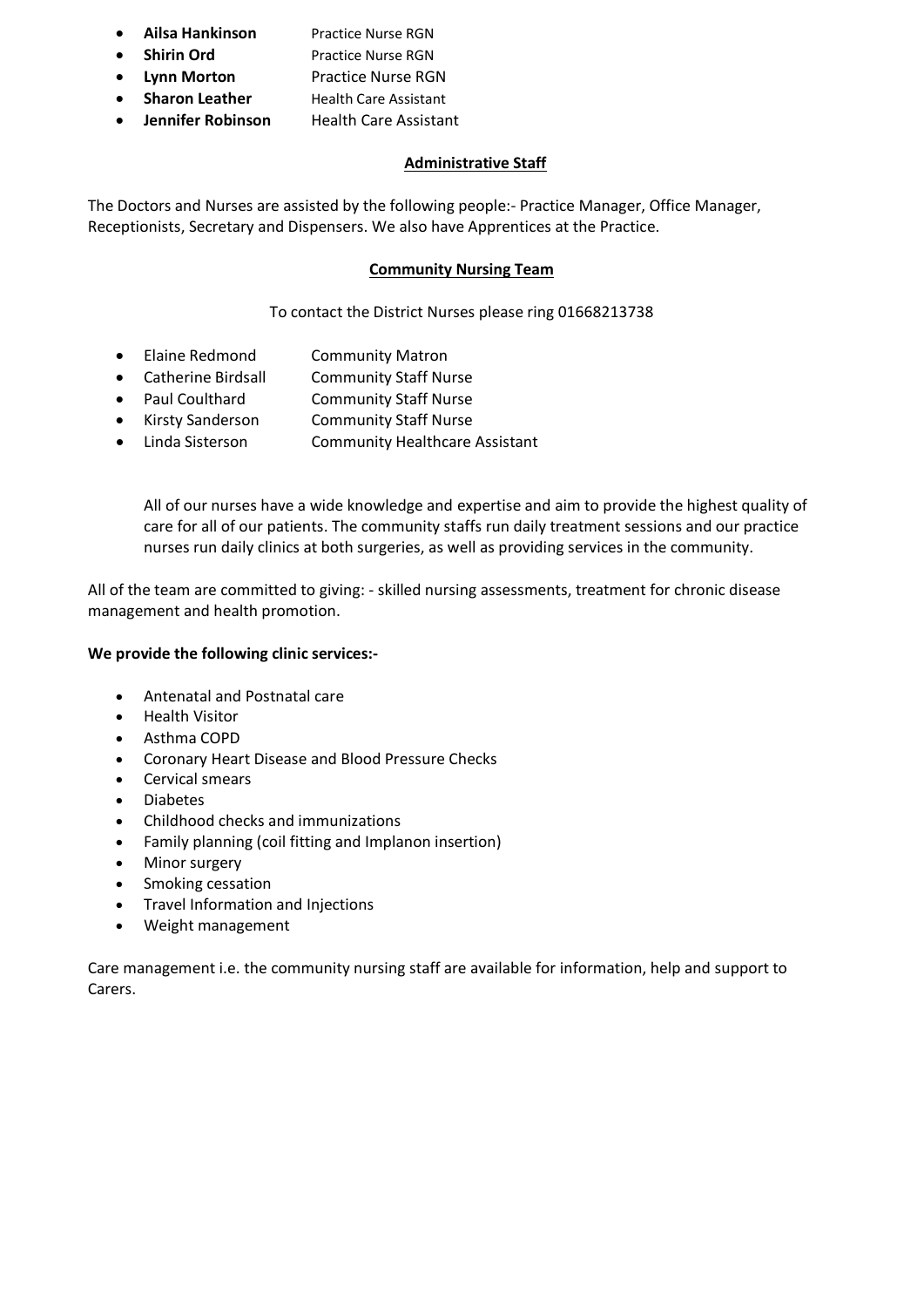## **Health Visitor**

#### To contact the Health Visitor ring [01289 356960](https://www.google.com/search?q=tweedmouth+clinic&rlz=1C1GCEA_enGB875GB875&oq=tweedmouth+clinic&aqs=chrome.0.69i59j0i512l2j46i175i199i512j0i512j0i22i30.5232j0j7&sourceid=chrome&ie=UTF-8)

The Health Visitor's work involves all age groups, especially working with ante-natal clients and families with babies and young children.

Their work includes supporting new mothers and encouraging parents to have their children immunised.

They assess health and development as well as screening for post-natal depression and advising on child behaviour, sleep, speech, toilet training, minor ailments and nutrition.

As part of the Health Care team, their role is to promote good health and prevent illness.

## **Members of the extended Health Care Team who are accessible but not necessarily based at the practice**

- Pharmacist
- Chiropodist
- Community psychiatric nurse
- Dietician
- Social workers
- Physiotherapist
- Psychologist
- Speech therapist
- Occupational therapist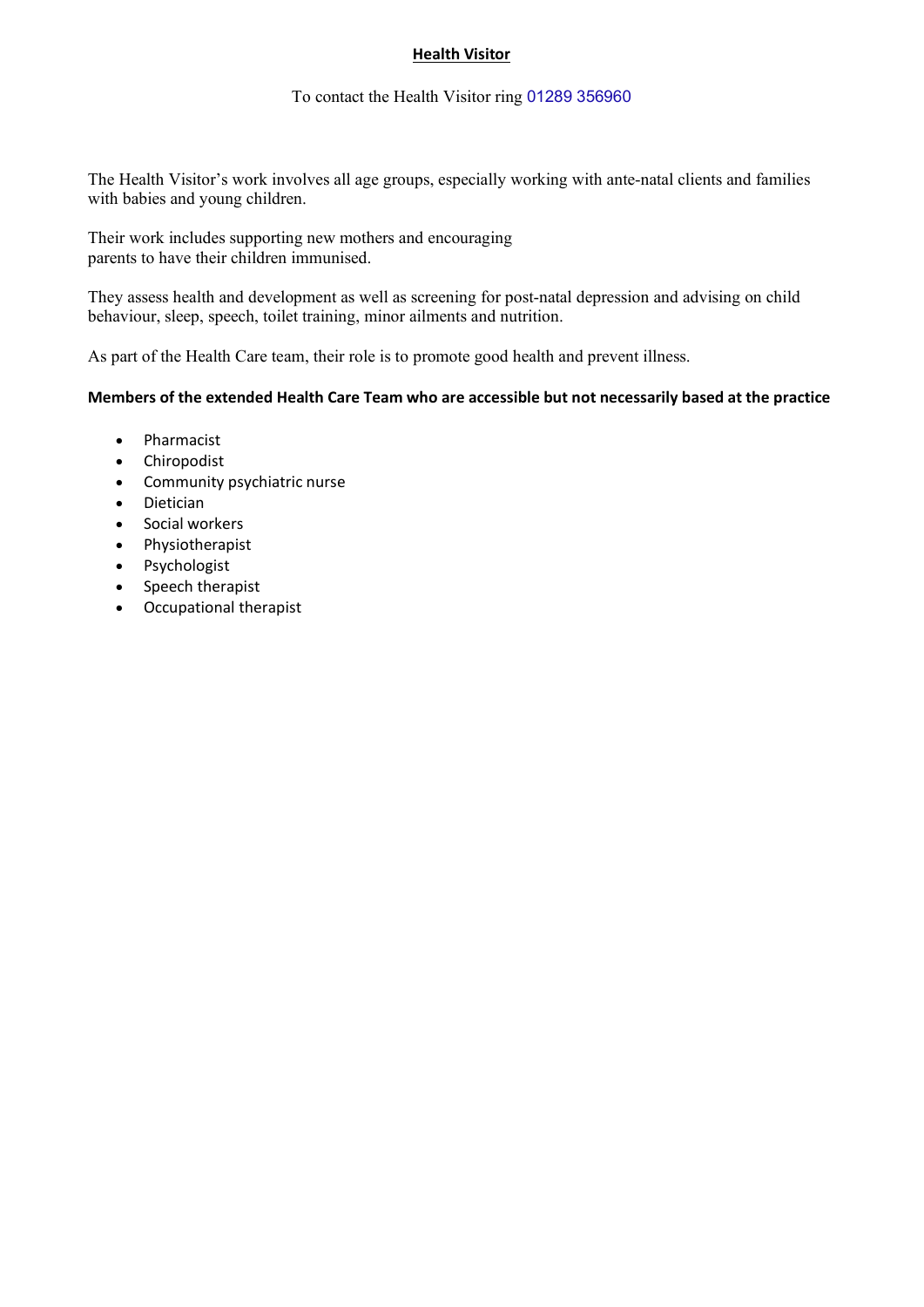# **The Belford Surgery**

The surgery is open 8.30 am - 6.00 pm Monday to Friday.

- Due to the Covid 19 Pandemic as a practice we are triaging all telephone calls. Clinicians will invite patients into the practice if this is deemed necessary. Our online appointment service is suspended at this time.
- You can ring to order medication between the hours of 9am and 2pm, you can also order medication online if you are registered for this service ask at reception or download a form from our website.
- If you need to contact the surgery for blood results please ring between 9:00am 2:00pm
- The Dispensary is open Monday to Friday  $9.00 \text{ am} 1.00 \text{ pm}$  & 2.00 pm  $-6.00 \text{ pm}$  for the collection of medication.

## **Practice Nurse Appointments**

**Our nurses and Health Care Assitant are still inviting patients in to the surgery to deal with their long term conditions. Please do not come into the surgery if you are unwell. Please do not arrive before your designated appointment time and we request that you wear a mask when attending the surgery.**

## **District Nurse Appointments**

All Face to Face appointments are made with the district nurse approval. Patients will be required to wear a mask and must not attend appointments if feeling unwell. There will be no non essential services offered during Covid 19 pandemic.

### **Health Visitor**

The Health Visitor is not running any clinics during Covid 19 pandemic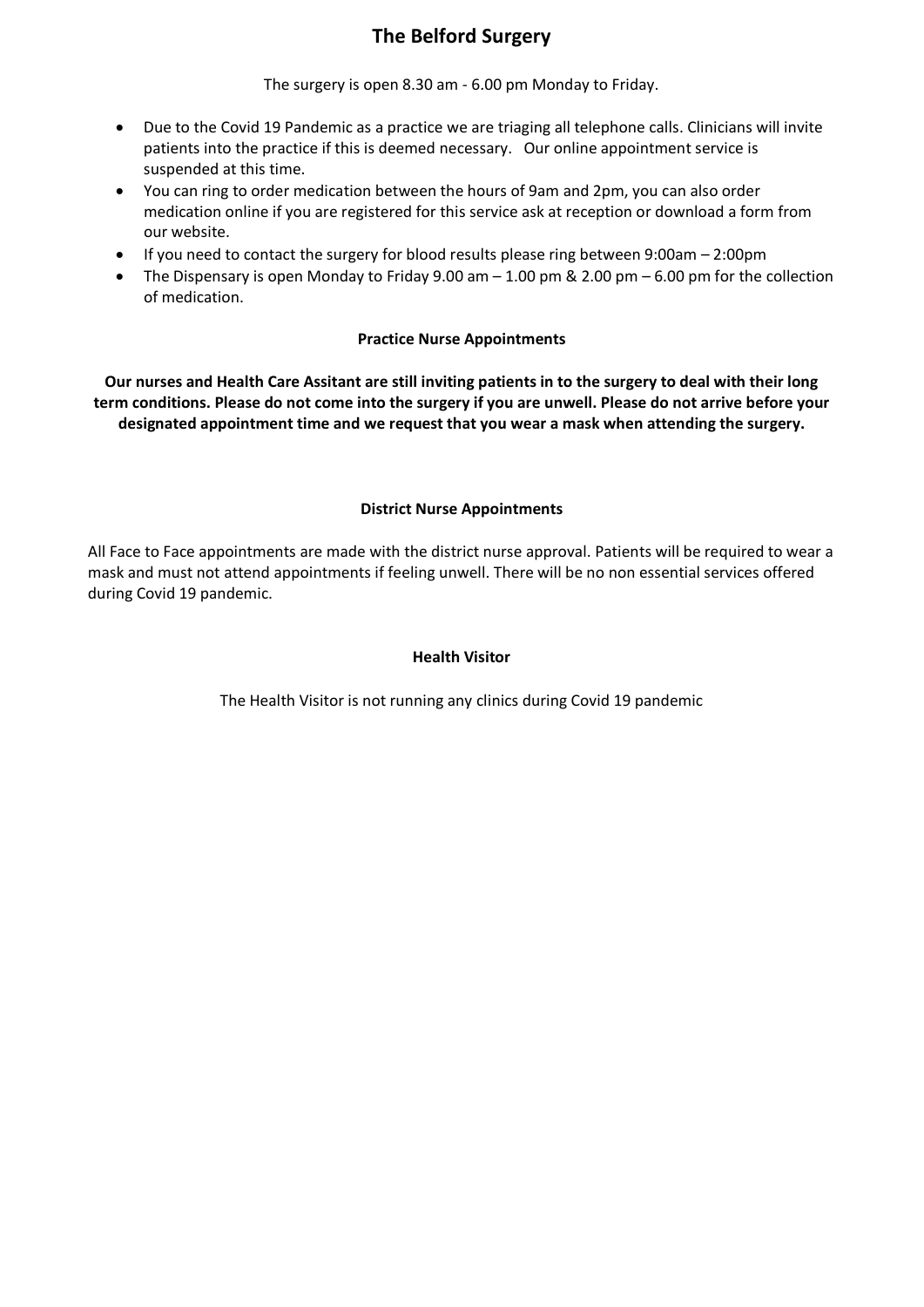# **The Seahouses Surgery**

**\*\*Please note that Seahouses Surgery is Closed all day on a Wednesday, and Friday afternoons\*\***

- The Surgery/Dispensary is open 8.30am 5.30pm Monday & Thursday, 9am 5.30pm Tuesdays and 8.30am – 12.30pm Fridays.
- Due to the Covid 19 Pandemic as a practice we are triaging all telephone calls. Clinicians will invite patients into the practice if this is deemed necessary. Our online appointment service is suspended at this time.
- You can ring to order medication between the hours of 9am and 2pm, you can also order medication online if you are registered for this service ask at reception or download a form from our website.
- If you need to contact the surgery for blood results please ring between 9am and 2pm

## **District Nurse Appointments**

All Face to Face appointments are made with the district nurse approval. Patients will be required to wear a mask and must not attend appointments if feeling unwell. There will be no non essential services offered during Covid 19 pandemic.

## **Health Visitor**

The Health Visitor is not running any clinics during Covid 19 pandemic General Information

**Access for the Disabled -** Both our surgeries are fully accessible to the disabled.

**Appointments -** Patients need to be aware when asking for an **urgent/emergency** appointments that they may need to travel to either our Main Surgery at Belford or the Branch Surgery at Seahouses.

During the Covid 19 pandemic our appointment system is fully triaged by our clinicians. To get a telephone consultation either ring the surgery or go onto our websit[e www.belfordmedicalpractice.nhs.uk](http://www.belfordmedicalpractice.nhs.uk/) and complete an e consult form. Please note that the clinician will only make one attempt to ring you back on the number you have provided. If you are not available to take the call you will need to ring and make a further appointment.

For continuity of care, patients are encouraged to see their usual doctor for continuing problems; when he/she is unavailable you will be offered an alternative.

If you require a Chaperone for your appointment please can you request this at the time of making the appointment and we will try to provide one.

Part of recent safeguarding reviews have highlighted that if someone other than a child's parent or guardian are bringing them to an appointment, we have to have consent from their parent/guardian to administer or prescribe any treatment for the child. This is not personal to any individual but something we are required to do. This can be done via a quick telephone call to the parent/guardian or they can inform us of this consent when booking the child in for the appointment.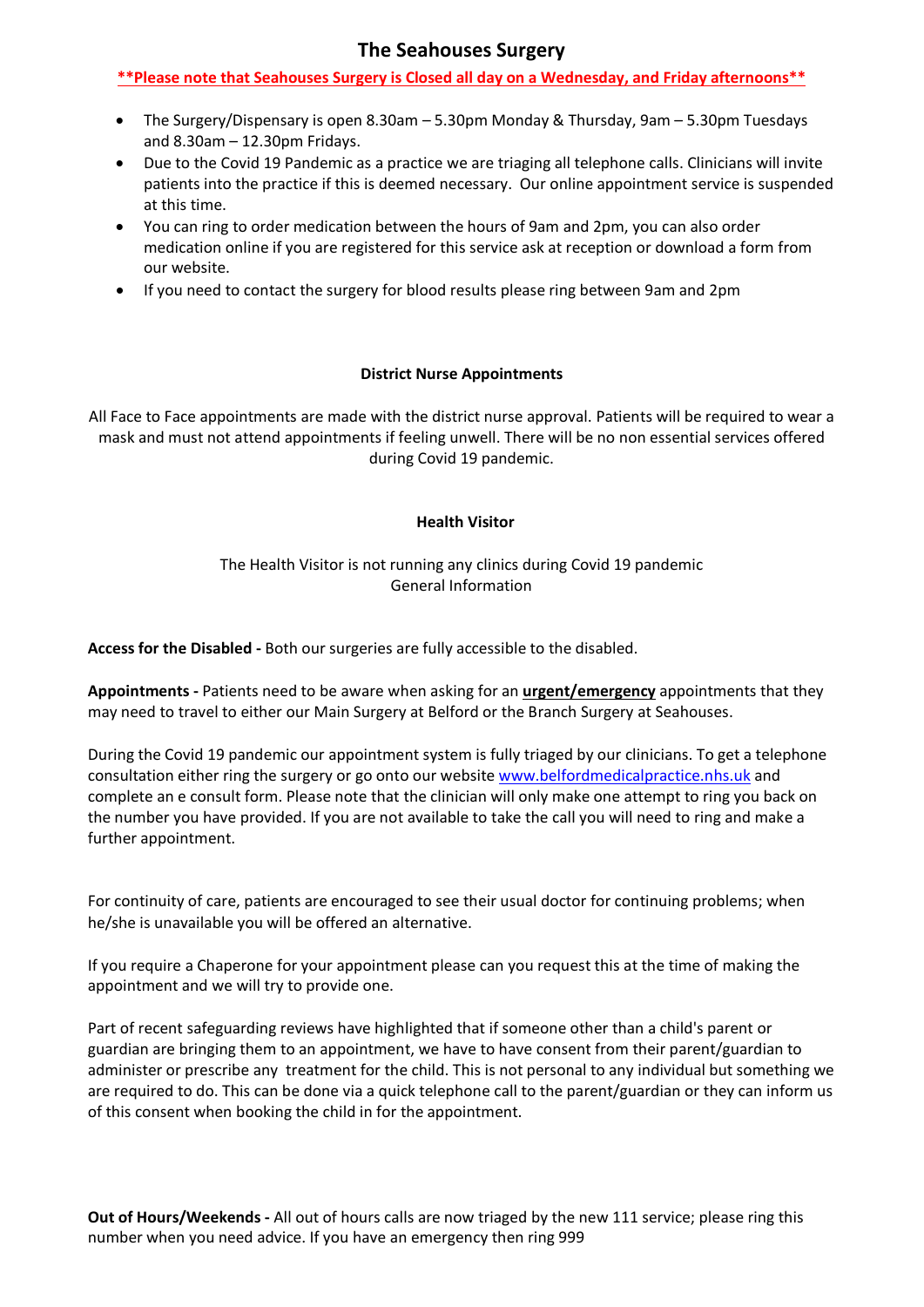**Out of hours nursing contact** - Monday – Sunday 5pm-11pm – 01912932580 **(all day on weekends and Bank holidays)** Between the hours of 11pm and 8:30am please ring the switchboard on 0344 8118111 who will then put you through to the District Nurse on duty.

**Making Contact with the Practice -** Patients who wish to make contact with the surgery can do so in person, via the telephone or can write into the practice. The Admin mail box is not for patient use and any requests received this way will be returned to the patient. To email the surgery when a member of staff has requested you to you need to use the designated mail box [norccg.belford@nhs.net](mailto:norccg.belford@nhs.net)

**Home Visits -** If you are unable to get to a surgery, and wish the Doctor to visit that day, please contact the surgery, before 10.00 am. Please give the staff member details about the nature of your problems, so doctors can prioritize the calls.

If you have had a stay in hospital and you are unable to come to the surgery you can expect a visit from a member of the Primary Health Care Team for the following reasons:-

- Ongoing dressings and suture removal
- Home care package assessment
- Heart disorders
- Post-natal
- Those who have had a major illness or an operation

**Complaints -** All Complaints should be directed to the practice any abuse posted on social media could result in the patients being removed from the practice list.

Should you have a cause for dissatisfaction with any of the services we offer, verbal complaints should be made to the Practice Manager or to a Doctor.

Alternatively, there is a formal complaints procedure, details of which can be obtained from the Practice Manager.

**Repeat Prescriptions/Dispensing -** The practice is able to dispense for patients who live outside the villages of Belford and Seahouses. We can also dispense to anyone who is a visitor to the area.

Patients on repeat medication can order prescriptions in person whenever the surgery is open. You can also send request by post. Online services are available 24hours a day. You need to register with the practice for [online services](http://www.belfordmedicalpractice.nhs.uk/online.html) to be able to access this facility. Telephone calls for prescription ordering will only be taken during the hours of 9am and 2pm.

It is the responsibility of every patient to know what medication they need and will be asked to provide the name of the drug and the strength. Providing this information is essential to the practice to ensure safe prescribing to its patients and also to reduce wastage.

Patients who require prescriptions to be forwarded to other providers will need to provide stamped addressed envelopes or speak to the provider and ask them to provide them. The practice will not provide stamped addressed envelopes.

#### **It is necessary to give a minimum 3 working days' notice for all prescriptions to be processed.**

**Controlled Drug Collection -** Dispensing Patients on Controlled Drugs can no longer have them delivered to remote delivery sites (e.g. the local Post Office, Village Shop or Garage) for collection; they need to be collected directly from the dispensary at either site. You can either come in person or elect an adult representative to collect it on your behalf. Please note that whoever collects the medication will need to bring in some form of identification e.g. Drivers licence, passport or utility bill to present to the dispensers in line with Controlled Drug legislation, the Practice also requires a signature from the person collecting on the back of the prescription.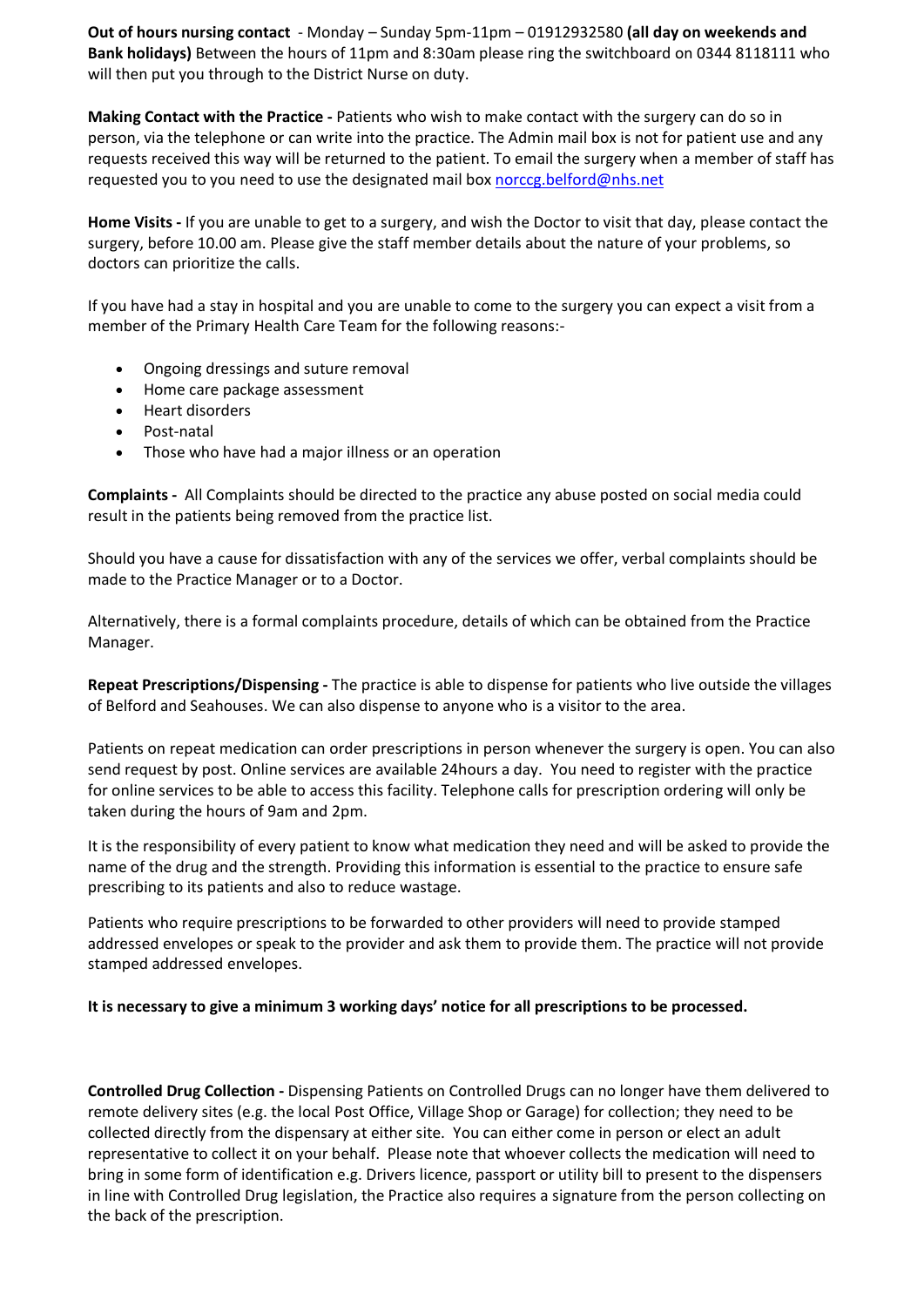Patients living in Belford or Seahouses can have their prescriptions delivered to the chemist for their collection.

Patients on regular medication may be required to attend the surgery for regular check-ups and this will be at the doctor's discretion.

Medication is prescribed on a monthly basis. Any Patient travelling out of the UK for an extended period will be allowed a prescription for a **maximum** of 3 months medication, if advance notice is given to the practice.

Patients requiring medication urgently out of surgery hours, should ring 111

**Belford Medical Practice Training -** On the 3rd Wednesday of each month the surgery will be closed between 1.00 pm and 4.45 pm this is for staff training you will not be able to access the surgery during this time. If you have an emergency please ring 01668 213738.

**Belford Medical Practice Research -** The staff at this practice record information about you and your health so that you can receive the right care and treatment. We need to record this information, together with the details of the care you receive, because it may be needed if we see you again.

We may use some of this information for other reasons, for example, to help us to protect the health of the general public generally, to plan for the future, to train staff and to carry out medical and other health research for the benefit of everyone.

Some research is carried out on anonymized data which means it is not possible to find out which individual set of records the data comes from, and this research does not require your consent because permission has been granted by bodies such as NHS England. Other research is carried out on individual people, and this can only happen with your consent. So if a research study wishes to access your records or have your involvement, you will have the opportunity to ask questions and say no if you do not want to be involved.

## Note that you have a right of access to your health records. If at any time you would like to know more, or have any concerns about how we use your information, you can speak to

## *'Dr S Moss'* Telephone number: 01668213738

**Access to medical records -** The implementation of data protection legislation GDPR 2018 has updated patients' statutory rights of access to their health records. All manual and computerized health records about living people are accessible under the Data Protection Act 1998 If you require access to your health records this is called a Subject Access Request, please contact the Practice Manager to get the relevant form to complete.

You have a right of access to your health records. If at any time you would like to know more, or have any concerns about how we use your information, you can speak to Dr S Moss Telephone number: 01668213738

**Data Extraction from Medical Records -** NHS England is commissioning a modern data service from the Health and Social Care Information Centre (HSCIC) on behalf of the entire health and social care system. This is to be known as care data.

The General Practice Extraction Service (GPES) will be used to extract data monthly. The information they take will be NHS number, date of birth, postcode and gender. This will allow patients' GP data to be linked to any hospital data. Only coded information about referrals, NHS prescriptions and other clinical data will be taken.

All patients will be opted into this unless they inform the practice. If you do not want this information to be gathered then you must let us know and we will add a code of objection onto our clinical system.

You can find out more about the HSCIC by logging onto their [website](http://www.england.nhs.uk/ourwork/tsd/care-data/)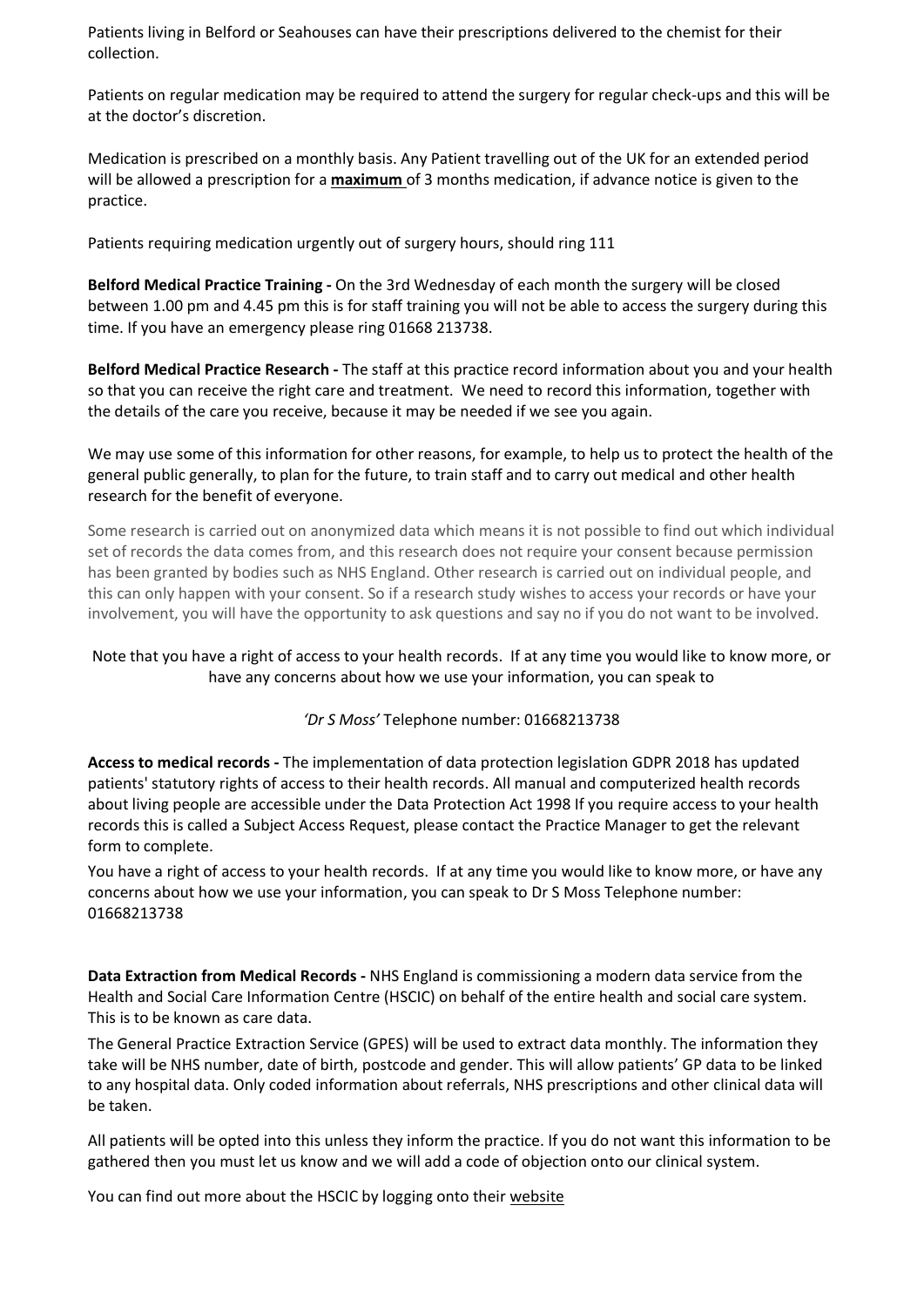**Change of Address -** We ask that you notify us of any change to your address or telephone numbers. We can only use these current details, so if they have not been updated then we may not be able to contact you when necessary

**Missed Appointments – DNA'S -** Due to the Number of Patients Failing to Attend for their Appointments this has put an increased burden on our appointment system, which means that others may not be able to see the Doctor/Nurse as easily as they would like to.

In an attempt to try and resolve this, the practice has developed the following Policy.

If you fail to attend appointments without informing us or cancel appointments without giving the practice sufficient time to rebook the appointment (we request that at least 2 hours' notice is given when an appointment is no longer required) we will write to you asking if there are any specific problems preventing you from letting us know. If you repeatedly fail to attend for appointments you may be removed from the Practice List and have to find an alternative GP Practice.

## **Dealing With Abusive/Violent Patients - Zero Tolerance**

In common with the rest of the NHS we operate a zero tolerance policy on any issues of abuse whether verbal or physical on any member of staff or person on the premises. We have the right to remove a patient from our list and to inform the police of any such incident.

Violence or abuse from another person is unacceptable and will not be tolerated. All such occurrences should be immediately reported to the Practice Manager and a Doctor. The panic button system should also be used if any concern for safety is apparent, to call for help from others in the building. Staff should not under any circumstances expose themselves to physical attack, and must use their judgement as to the appropriate course of action. E.g.:-.attempting to settle the situation, or calling the police.

#### **Practice Expectations**

#### **We will:-**

- Treat everything you say to us as confidential.
- Always have a caring attitude to all your problems.
- Work with you to resolve your problems in an appropriate way.
- Refer you to specialist services if necessary.
- Enable you to see the doctor within 2 working days.
- See emergencies immediately.
- Let you access your records should you wish.

#### **In return we would like:-**

- You to take some responsibility for your own health and fitness.
- To be informed if appointments cannot be met.
- A joint effort to try and resolve your problems.
- Information as to how we could improve our services to you.

**Non NHS Services -** Certain services provided by your doctor are not covered by the National Health Service and you may be asked to pay a fee e.g., private medicals for insurance, employment, HGV license, insurance claims, private sick notes.

If you have any queries about fees, please contact reception.

**Belford Medical Equipment Fund -** This is a registered charity and is run thanks to the kind donations and fundraising efforts of the patients. It enables the practice to buy and loan out equipment otherwise not available to the practice and helps patients continue treatment at home.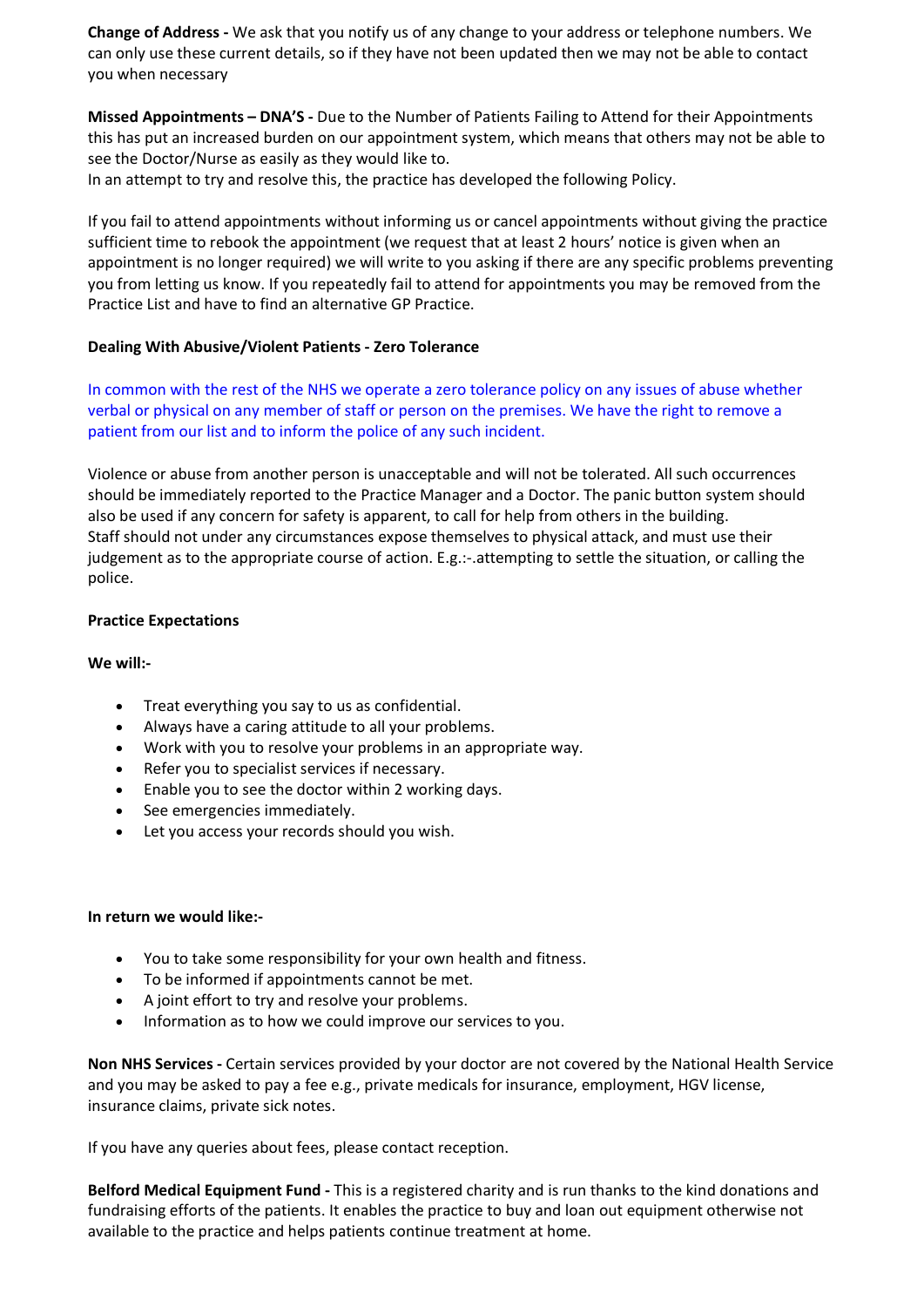**Patient Participation Group -** If you are interested in joining our Patient Participation Group [patient.group14@yahoo.co.uk](mailto:patient.group14@yahoo.co.uk) or would like to know more details contact the surgery. If you have any suggestions please feed them through the group or contact the surgery direct.

**Bell View Home from Hospital Scheme -** Bell View have established a group of local volunteers who will offer basic, low level support to older people when they return home from hospital. Practical help will be offered including getting daily papers, tidying up, sorting post, making hot drinks and snacks. An essential element of the scheme will be to provide social contact and reassurance for people when they are at their most vulnerable. The Scheme is not providing personal or medical care.

**Individuals will also be supported to access groups, services and opportunities available within their local area. If you require the use of this service or would like further details then contact Bell View Resource Centre on 01668219220.** 

**Citizens Advice Bureau -** The Citizens Advice Bureau holds a free and confidential appointment services. Listed are some of the areas that the service can assist you in, Housing, Employment, Legal, Family, Consumer Benefits, and Debt. Northumberland Advice Line Telephone 03444111444 Monday – Friday 10am – 4pm www.citizensadvice.org.uk/northumberland

**Carers Information -** If you are a carer please inform the surgery to enable us to keep our records up to date. There is help and advice available for carers.

Carers Northumberland contact details are as follows Phone 01670320026 Info Line 01670320025 Website – [www.carersnorthumberland.org.uk](http://www.carersnorthumberland.org.uk/) Address Carers Northumberland, Suite 17, Wansbeck Business Centre, Rotary Parkway, Ashington, Northumberland, NE63 8QZ

**Named GP's for all our registered Patients -** As part of our contract with NHS England we now have to ensure that all registered patients have a named accountable GP who will take lead responsibility for the coordination of all services required under our contract and ensure they are delivered to each of our patients when required (based on the clinical judgement of the named accountable GP

All patients at the practice have a named GP who is responsible for their overall care. If you wish to know who this is then please contact the surgery. If you have a preference as to which GP you would like to be assigned to please contact the surgery and all reasonable efforts will be made to accommodate requests.

#### **Belford Medical Practice are contracted to provide primary medical services by**

NHS England Waterfront 4 Goldcrest Way Newburn Newcastle upon Tyne NE15 8NY

Tel:- 01912106400

Details regarding primary medical services in the area can be obtained from the Care Trust on the contact details listed above.

## **Useful telephone numbers**

Alnwick Infirmary/Berwick Infirmary/Wansbeck/NSEC 0344 8118111

Maternity Units Alnwick 01665 626732 Berwick 01289 353622